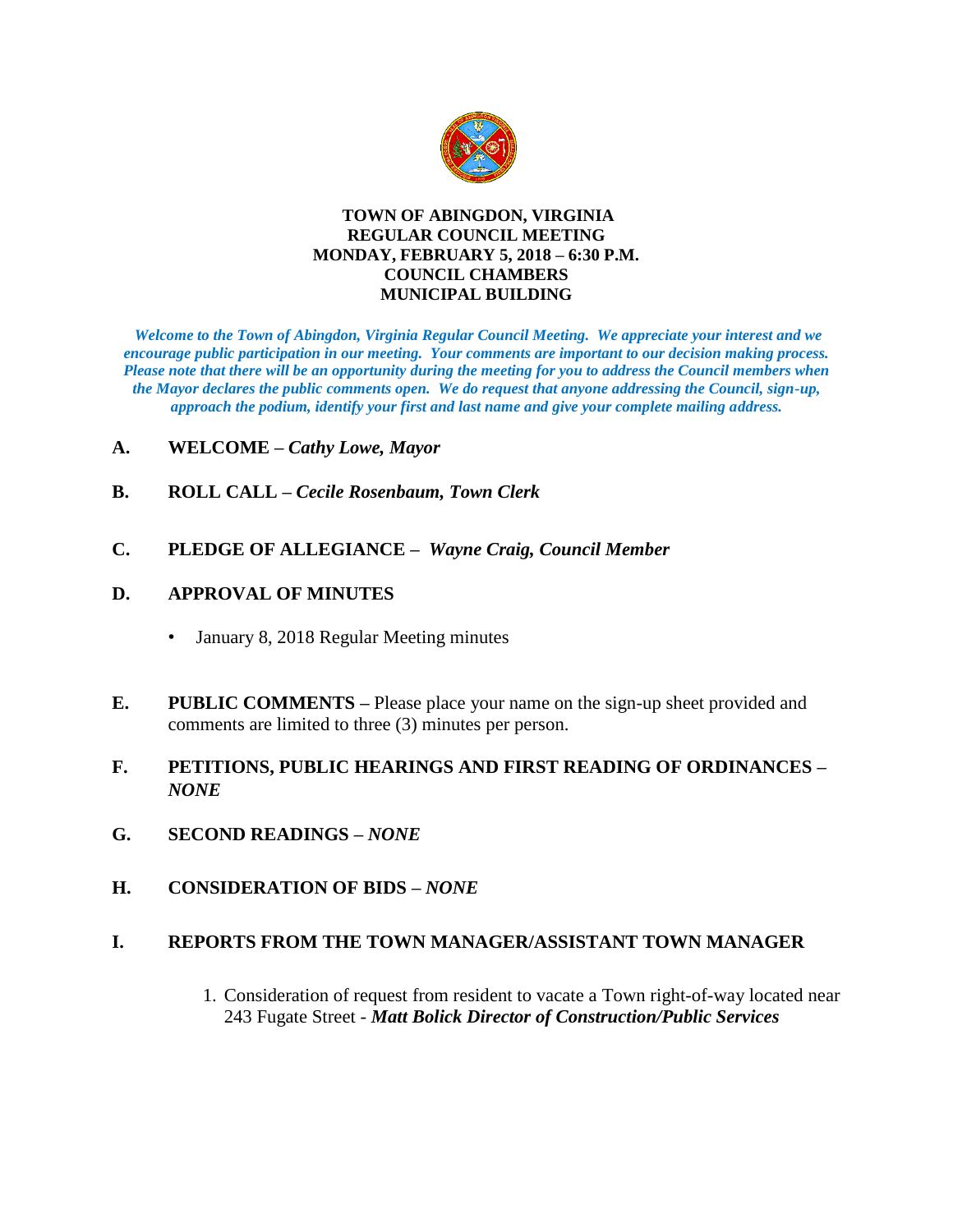Council Agenda February 5, 2017 Page Two

- 2. Update on Urban Path Project *Matt Bolick, Dir. of Public Services/Construction*
- 3. Update on Park Street project *– Matt Bolick, Dir. of Public Services/Construction*
- 4. Update on Fields Penn House and Preservation movement *Gregory W. Kelly, Town Manager*
- 5. Request by Mayor Lowe for update on the Town Manager's discretionary budget line #100-4-91-400-9761 – *Gregory W. Kelly, Town Manager*

### **J. RESOLUTIONS –** *None*

## **K. OLD BUSINESS/MATTERS NOT ON THE AGENDA**

1. Updated on request for lighting at the town's dog park **–** *Kevin Worley, Director of Outdoor Parks & Recreation* 

### **L. COUNCIL MEMBER REPORTS**

### **M. APPOINTMENTS TO BOARDS AND COMMITTEES**

- 1. **Abingdon Redevelopment and Housing Authority**
- **-** Appointment to fill the expired term of Dan Smith who did not wish to be reappointed.
- 2. **Tourism Advisory Board**
- **-** Appointment to fill the expired term of Susan Yates, The Arts Depot, who is not eligible for reappointment.
- 3. **Economic Development Authority**
- **-** Appointment to fill the expired term of Milton Maiden, who is not eligible for reappointment.
- **-** Reappointment of Kenneth Shuman, who is eligible to serve another term

### 4. **Sustain Abingdon**

**-** Reappointment of Tom McMullen, who is eligible to serve another term